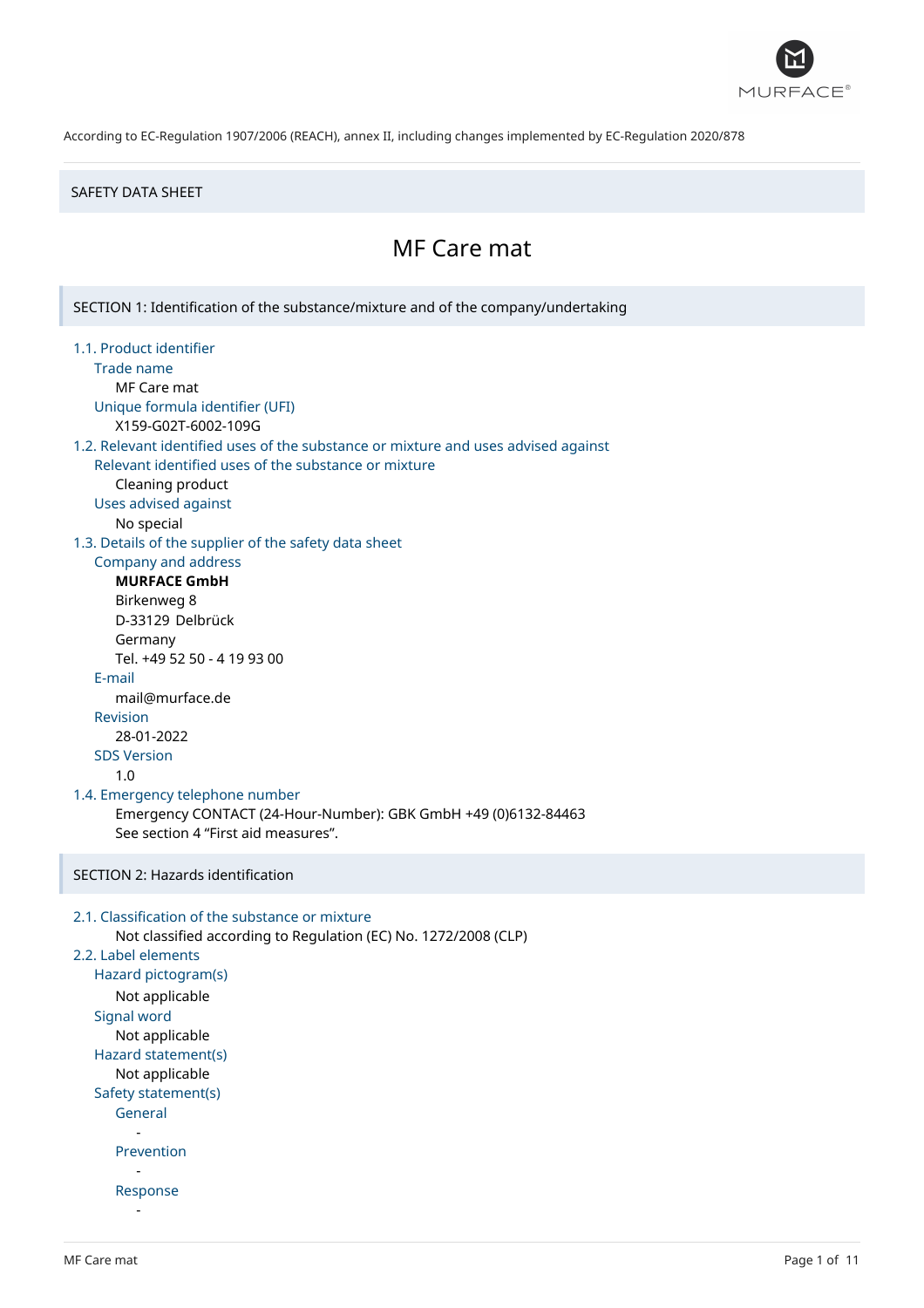

**Storage** 

- Disposal

- Hazardous substances

No special

## 2.3. Other hazards

## Additional labelling

EUH210, Safety data sheet available on request.

Additional warnings

This mixture/product does not contain any substances considered to meet the criteria classifying them as PBT and/or vPvB.

SECTION 3: Composition/information on ingredients

## 3.2. Mixtures

| Product/substance                                           | Identifiers         | % w/w                    | Classification                                                                    | Note  |
|-------------------------------------------------------------|---------------------|--------------------------|-----------------------------------------------------------------------------------|-------|
| $(2 -$<br>methoxymethylethoxy)propanol                      | CAS No.: 34590-94-8 | $\geq$ 5-<10%            |                                                                                   | $[1]$ |
|                                                             | EC No.: 252-104-2   |                          |                                                                                   |       |
|                                                             | REACH:              |                          |                                                                                   |       |
|                                                             | Index No.:          |                          |                                                                                   |       |
| Mixture of 5-chloro-2-methyl-<br>2H-isothiazol-3-one and 2- | CAS No.: 55965-84-9 | $≥0,00025-$<br>< 0.0015% | Acute Tox. 3, H301<br>Acute Tox. 2, H310                                          |       |
| methyl-2H-isothiazol-3-one (3:1)                            | EC No.: 911-418-6   |                          | Skin Corr. 1C, H314                                                               |       |
|                                                             | REACH:              |                          | Skin Sens. 1A, H317<br>Eye Dam. 1, H318<br>Acute Tox. 2, H330                     |       |
|                                                             | Index No.:          |                          | Aquatic Acute 1, H400 (M=100)<br>Aquatic Chronic 1, H410 (M=100)<br><b>EUH071</b> |       |

-----

See full text of H-phrases in section 16. Occupational exposure limits are listed in section 8, if these are available. Other information

[1] European occupational exposure limit

## SECTION 4: First aid measures

## 4.1. Description of first aid measures

## General information

In the case of accident: Contact a doctor or casualty department – take the label or this safety data sheet. Contact a doctor if in doubt about the injured person's condition or if the symptoms persist. Never give an unconscious person water or other drink.

Inhalation

Upon breathing difficulties or irritation of the respiratory tract: Bring the person into fresh air and stay with him/her.

### Skin contact

Upon irritation: rinse with water. In the event of continued irritation, seek medical assistance.

Eye contact

Upon irritation of the eye: Remove contact lenses and open eyes widely. Flush eyes with water or saline water(20- 30°C) for at least 5 minutes. Seek medical assistance and continue flushing during transport.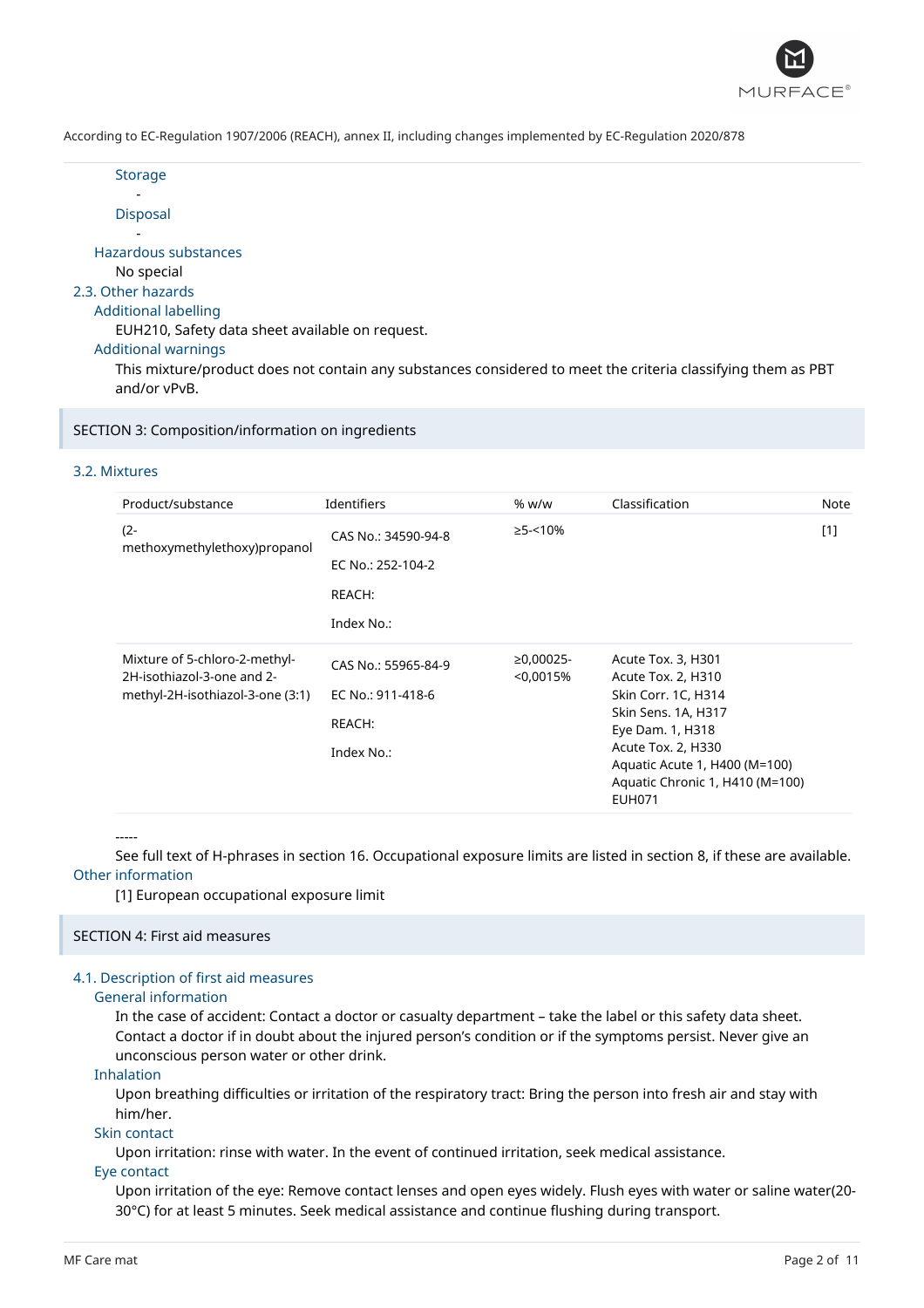

#### Ingestion

Provide plenty of water for the person to drink and stay with him/her. In case of malaise, seek medical advice immediately and bring the safety data sheet or label from the product. Do not induce vomiting, unless recommended by the doctor. Have the victim lean forward with head down to avoid inhalation of- or choking on vomited material.

Burns

#### Not applicable

#### 4.2. Most important symptoms and effects, both acute and delayed

No special

#### 4.3. Indication of any immediate medical attention and special treatment needed

No special

### Information to medics

Bring this safety data sheet or the label from this product.

### SECTION 5: Firefighting measures

#### 5.1. Extinguishing media

Suitable extinguishing media: Alcohol-resistant foam, carbon dioxide, powder, water mist. Unsuitable extinguishing media: Waterjets should not be used, since they can spread the fire.

#### 5.2. Special hazards arising from the substance or mixture

Fire will result in dense smoke. Exposure to combustion products may harm your health. Closed containers, which are exposed to fire, should be cooled with water. Do not allow fire-extinguishing water to enter the sewage system and nearby surface waters.

#### 5.3. Advice for firefighters

Fire fighters should wear appropriate personal protective equipment.

#### SECTION 6: Accidental release measures

6.1. Personal precautions, protective equipment and emergency procedures

No specific requirements

#### 6.2. Environmental precautions

## Avoid discharge to lakes, streams, sewers, etc.

## 6.3. Methods and material for containment and cleaning up

Use sand, earth, vermiculite, diatomaceous earth to contain and collect non-combustible absorbent materials and place in container for disposal, according to local regulations.

To the extent possible cleaning is performed with normal cleaning agents. Avoid use of solvents.

#### 6.4. Reference to other sections

See section 13 on "Disposal considerations" in regard of handling of waste.

See section 8 "Exposure controls/personal protection" for protective measures.

### SECTION 7: Handling and storage

#### 7.1. Precautions for safe handling

Smoking, drinking and consumption of food is not allowed in the work area.

See section 8 "Exposure controls/personal protection" for information on personal protection.

### 7.2. Conditions for safe storage, including any incompatibilities

Containers that have been opened must be carefully resealed and kept upright to prevent leakage.

## Recommended storage material

Keep only in original packaging.

### Storage temperature

Room temperature 18 to 23°C (Storage on stock, 3 to 8°C)

#### Incompatible materials

Strong acids, strong bases, strong oxidizing agents, and strong reducing agents.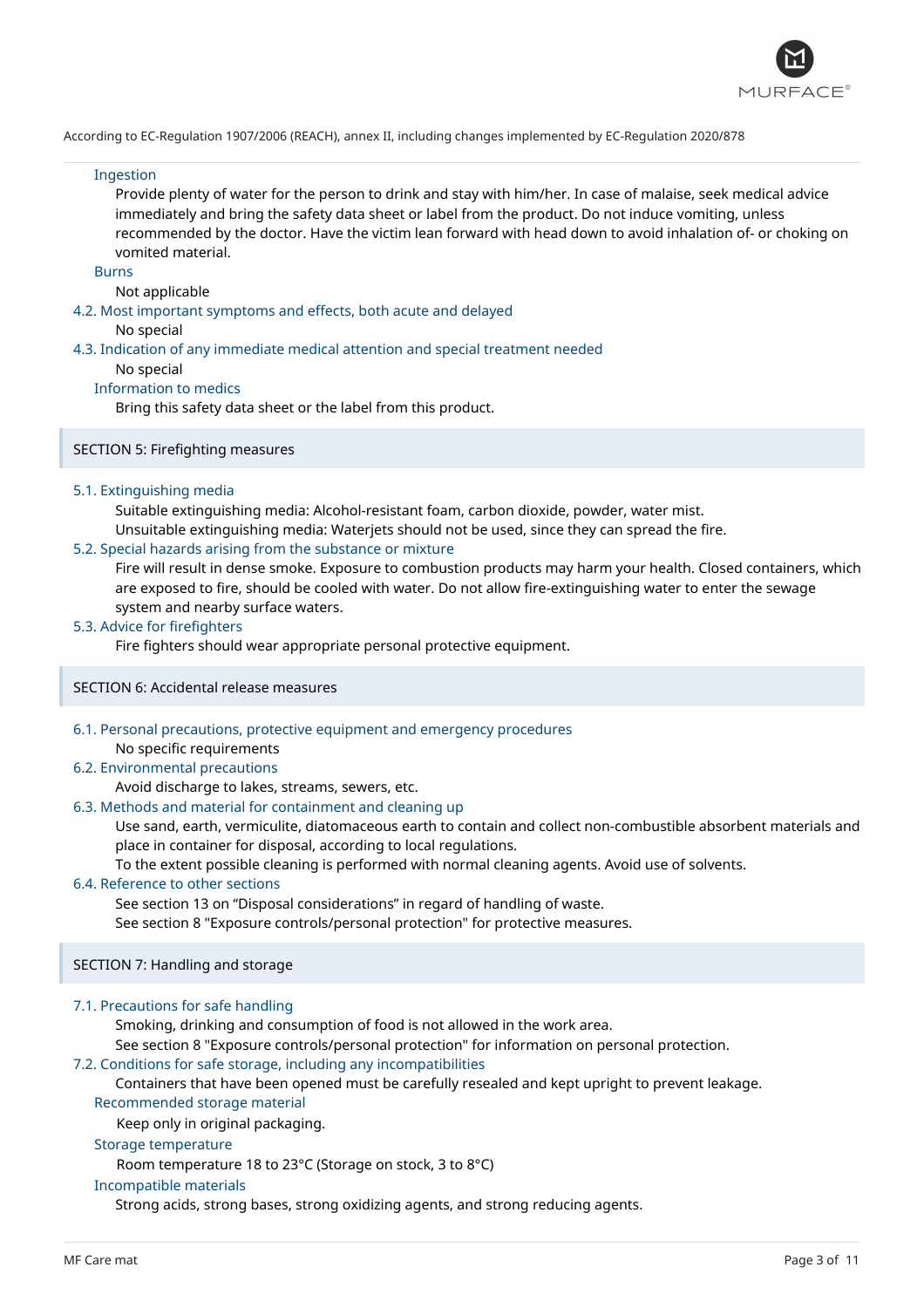

#### 7.3. Specific end use(s)

This product should only be used for applications quoted in section 1.2

#### SECTION 8: Exposure controls/personal protection

#### 8.1. Control parameters

 $\overline{a}$ 

(2-methoxymethylethoxy)propanol Long term exposure limit (8 hours) (ppm): 50 Long term exposure limit (8 hours) (mg/m<sup>3</sup>): 308 Annotations:

Sk = Can be absorbed through the skin and lead to systemic toxicity.

The Control of Substances Hazardous to Health Regulations 2002. SI 2002/2677 The Stationery Office 2002. EH40/2005 Workplace exposure limits (Fourth Edition 2020).

#### DNEL

No data available

## PNEC

No data available

## 8.2. Exposure controls

Compliance with the given occupational exposure limits values should be controlled on a regular basis. General recommendations

Smoking, drinking and consumption of food is not allowed in the work area.

## Exposure scenarios

There are no exposure scenarios implemented for this product.

#### Exposure limits

Professional users are subjected to the legally set maximum concentrations for occupational exposure. See occupational hygiene limit values above.

### Appropriate technical measures

The formation of vapours must be kept at a minimum and below current limit values (see above). Installation of a local exhaust system if normal air flow in the work room is not sufficient is recommended. Ensure emergency eyewash and -showers are clearly marked.

#### Hygiene measures

In between use of the product and at the end of the working day all exposed areas of the body must be washed thoroughly. Always wash hands, forearms and face.

Measures to avoid environmental exposure

## No specific requirements

### Individual protection measures, such as personal protective equipment

### **Generally**

Use only CE marked protective equipment.

## No specific requirements

## Respiratory Equipment

| Type                                 | Class         | Colour | <b>Standards</b>         |
|--------------------------------------|---------------|--------|--------------------------|
| No special when used as<br>intended. |               |        |                          |
| Skin protection                      |               |        |                          |
| Recommended                          | Type/Category |        | <b>Standards</b>         |
| No special when used as<br>intended  | $\sim$ $-$    |        | $\overline{\phantom{a}}$ |

#### Hand protection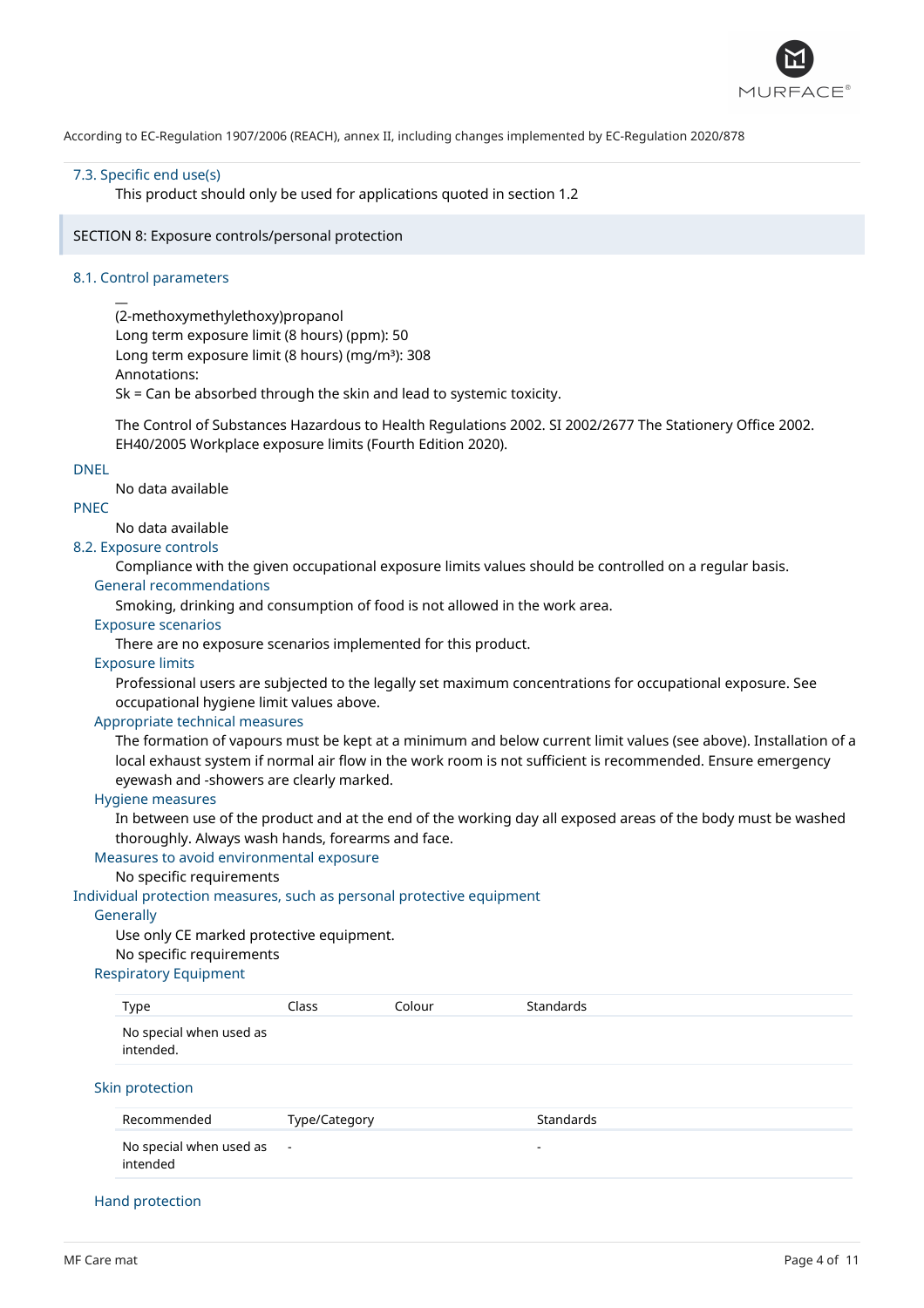

|    | Material                                                                                                                                                                                                                                                                                                                                                                                                                                                                                                                                                                                                                                                                                                                                                                                                                                                                                                                                                                          | Glove thickness<br>(mm) | Breakthrough time<br>(min.) | <b>Standards</b>                  |  |
|----|-----------------------------------------------------------------------------------------------------------------------------------------------------------------------------------------------------------------------------------------------------------------------------------------------------------------------------------------------------------------------------------------------------------------------------------------------------------------------------------------------------------------------------------------------------------------------------------------------------------------------------------------------------------------------------------------------------------------------------------------------------------------------------------------------------------------------------------------------------------------------------------------------------------------------------------------------------------------------------------|-------------------------|-----------------------------|-----------------------------------|--|
|    | Nitrile                                                                                                                                                                                                                                                                                                                                                                                                                                                                                                                                                                                                                                                                                                                                                                                                                                                                                                                                                                           | 0.4                     | >480                        | EN374-2, EN374-3,<br><b>EN388</b> |  |
|    | Eye protection                                                                                                                                                                                                                                                                                                                                                                                                                                                                                                                                                                                                                                                                                                                                                                                                                                                                                                                                                                    |                         |                             |                                   |  |
|    | Type                                                                                                                                                                                                                                                                                                                                                                                                                                                                                                                                                                                                                                                                                                                                                                                                                                                                                                                                                                              | Standards               |                             |                                   |  |
|    | In the likelihood of direct<br>or incidental exposure,<br>use face protection.                                                                                                                                                                                                                                                                                                                                                                                                                                                                                                                                                                                                                                                                                                                                                                                                                                                                                                    | <b>EN166</b>            |                             |                                   |  |
|    | SECTION 9: Physical and chemical properties                                                                                                                                                                                                                                                                                                                                                                                                                                                                                                                                                                                                                                                                                                                                                                                                                                                                                                                                       |                         |                             |                                   |  |
| pH | 9.1. Information on basic physical and chemical properties<br>Physical state<br>Liquid<br>Colour<br>Transparent white<br>Odour / Odour threshold<br>Mild<br>8,6<br>Density (g/cm <sup>3</sup> )<br>1.02 (20 $°C$ )<br>Kinematic viscosity<br>Testing not relevant or not possible due to nature of the product.<br>Particle characteristics<br>Does not apply to liquids.                                                                                                                                                                                                                                                                                                                                                                                                                                                                                                                                                                                                         |                         |                             |                                   |  |
|    | Phase changes<br>Melting point/Freezing point (°C)<br>Testing not relevant or not possible due to nature of the product.<br>Softening point/range (waxes and pastes) (°C)<br>Does not apply to liquids.<br>Boiling point (°C)<br>100 °C<br>Vapour pressure<br>Testing not relevant or not possible due to nature of the product.<br>Relative vapour density<br>Testing not relevant or not possible due to nature of the product.<br>Decomposition temperature (°C)<br>Testing not relevant or not possible due to nature of the product.<br>Data on fire and explosion hazards<br>Flash point (°C)<br>Testing not relevant or not possible due to nature of the product.<br>Ignition (°C)<br>Testing not relevant or not possible due to nature of the product.<br>Auto flammability (°C)<br>Testing not relevant or not possible due to nature of the product.<br>Lower and upper explosion limit (% v/v)<br>Testing not relevant or not possible due to nature of the product. |                         |                             |                                   |  |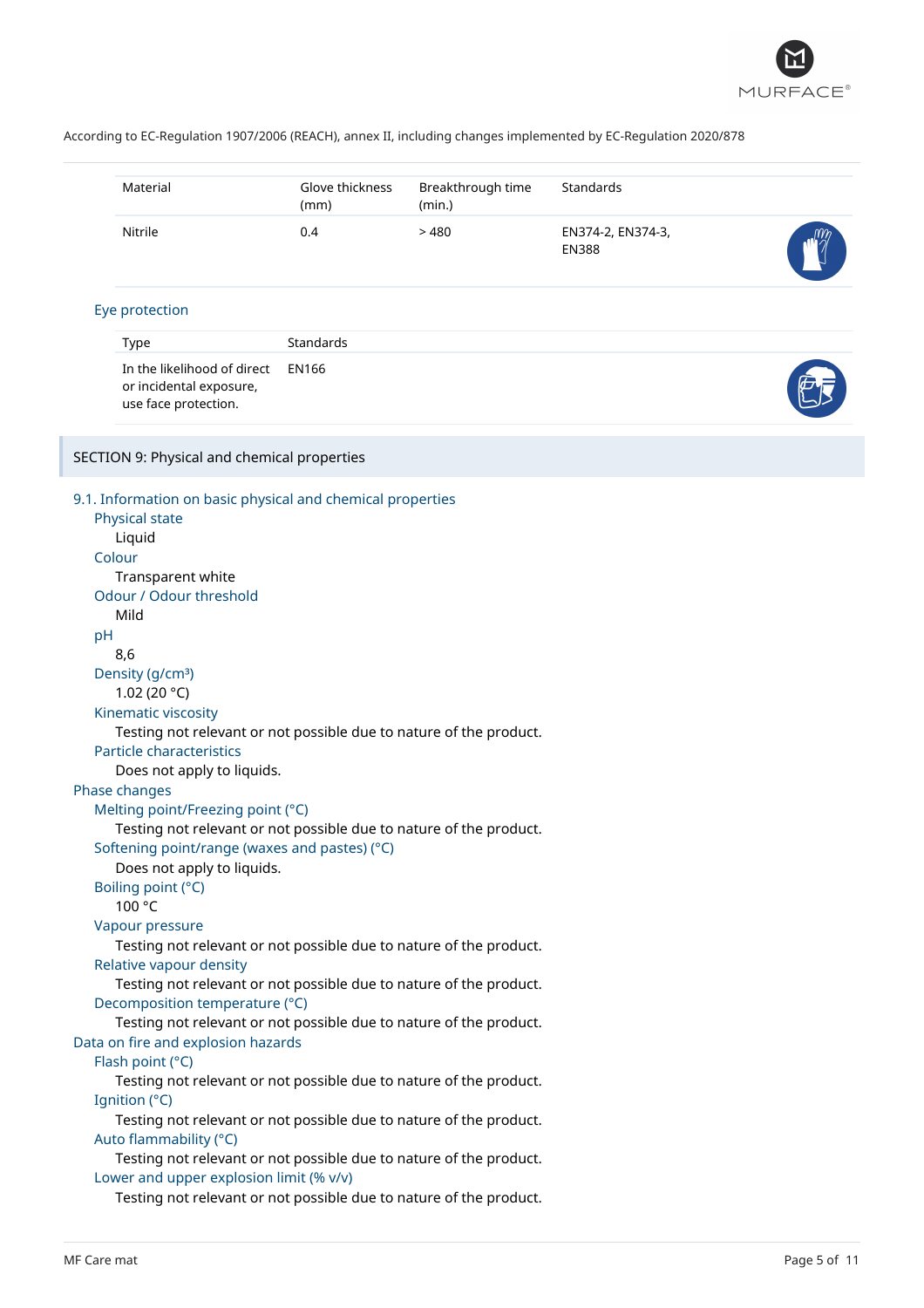

## **Solubility** Solubility in water Soluble n-octanol/water coefficient Testing not relevant or not possible due to nature of the product. Solubility in fat (g/L) Testing not relevant or not possible due to nature of the product. 9.2. Other information Other physical and chemical parameters No data available SECTION 10: Stability and reactivity 10.1. Reactivity No data available 10.2. Chemical stability The product is stable under the conditions, noted in section 7 "Handling and storage". 10.3. Possibility of hazardous reactions No special 10.4. Conditions to avoid No special 10.5. Incompatible materials Strong acids, strong bases, strong oxidizing agents, and strong reducing agents. 10.6. Hazardous decomposition products

The product is not degraded when used as specified in section 1.

## SECTION 11: Toxicological information

## 11.1. Information on hazard classes as defined in Regulation (EC) No 1272/2008

## Acute toxicity

| Product/substance<br>Test method | (2-methoxymethylethoxy)propanol |
|----------------------------------|---------------------------------|
| Species                          | Rabbit                          |
| Route of exposure                | Dermal                          |
| Test                             | LD50                            |
| Result                           | 13000 mg/kg                     |
| Other information                |                                 |
| Product/substance                | (2-methoxymethylethoxy)propanol |
| Test method                      |                                 |
| Species                          | Rat                             |
| Route of exposure                | Oral                            |
| Test                             | LD50                            |
| Result                           | 5300 mg/kg                      |
| Other information                |                                 |
| Product/substance                | (2-methoxymethylethoxy)propanol |
| Test method                      |                                 |
| Species                          | Rat                             |
| Route of exposure                | Inhalation                      |
| Test                             | LC50                            |
| Result                           | 54,6 mg/L                       |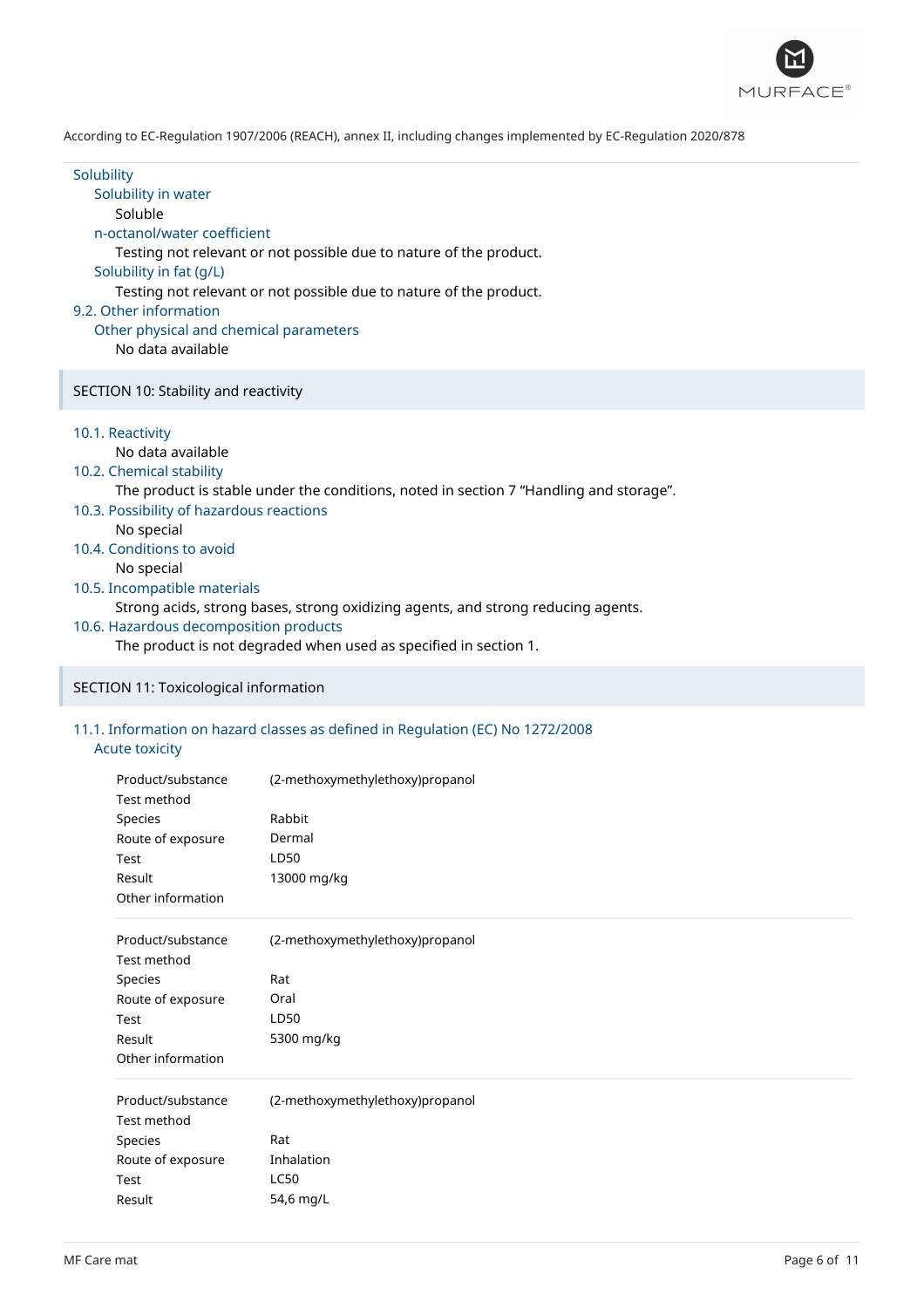

| Product/substance<br>Test method       | Mixture of 5-chloro-2-methyl-2H-isothiazol-3-one and 2-methyl-2H-isothiazol-3-one (3:1) |
|----------------------------------------|-----------------------------------------------------------------------------------------|
| Species                                | Rat                                                                                     |
| Route of exposure                      | Inhalation                                                                              |
| Test                                   | LC50 (4 hours)                                                                          |
| Result                                 | 0,33 mg/L                                                                               |
| Other information                      |                                                                                         |
| Product/substance<br>Test method       | Mixture of 5-chloro-2-methyl-2H-isothiazol-3-one and 2-methyl-2H-isothiazol-3-one (3:1) |
| Species                                | Rat                                                                                     |
| Route of exposure                      | Dermal                                                                                  |
| Test                                   | LD50                                                                                    |
| Result                                 | 660 mg/kg                                                                               |
| Other information                      |                                                                                         |
| Product/substance<br>Test method       | Mixture of 5-chloro-2-methyl-2H-isothiazol-3-one and 2-methyl-2H-isothiazol-3-one (3:1) |
| Species                                | Rat                                                                                     |
| Route of exposure                      | Oral                                                                                    |
| Test                                   | LD50                                                                                    |
| Result                                 | 457 mg/kg                                                                               |
| Other information                      |                                                                                         |
| Skin corrosion/irritation              |                                                                                         |
|                                        | Based on available data, the classification criteria are not met.                       |
| Serious eye damage/irritation          | Based on available data, the classification criteria are not met.                       |
| Respiratory sensitisation              |                                                                                         |
|                                        | Based on available data, the classification criteria are not met.                       |
| Skin sensitisation                     |                                                                                         |
|                                        | Based on available data, the classification criteria are not met.                       |
| Germ cell mutagenicity                 |                                                                                         |
| Carcinogenicity                        | Based on available data, the classification criteria are not met.                       |
|                                        | Based on available data, the classification criteria are not met.                       |
| Reproductive toxicity                  |                                                                                         |
|                                        | Based on available data, the classification criteria are not met.                       |
| STOT-single exposure                   |                                                                                         |
|                                        | Based on available data, the classification criteria are not met.                       |
| STOT-repeated exposure                 |                                                                                         |
|                                        | Based on available data, the classification criteria are not met.                       |
| <b>Aspiration hazard</b>               |                                                                                         |
|                                        | Based on available data, the classification criteria are not met.                       |
| 11.2. Information on other hazards     |                                                                                         |
| Long term effects                      |                                                                                         |
| No special                             |                                                                                         |
| <b>Endocrine disrupting properties</b> |                                                                                         |
| No special<br>Other information        |                                                                                         |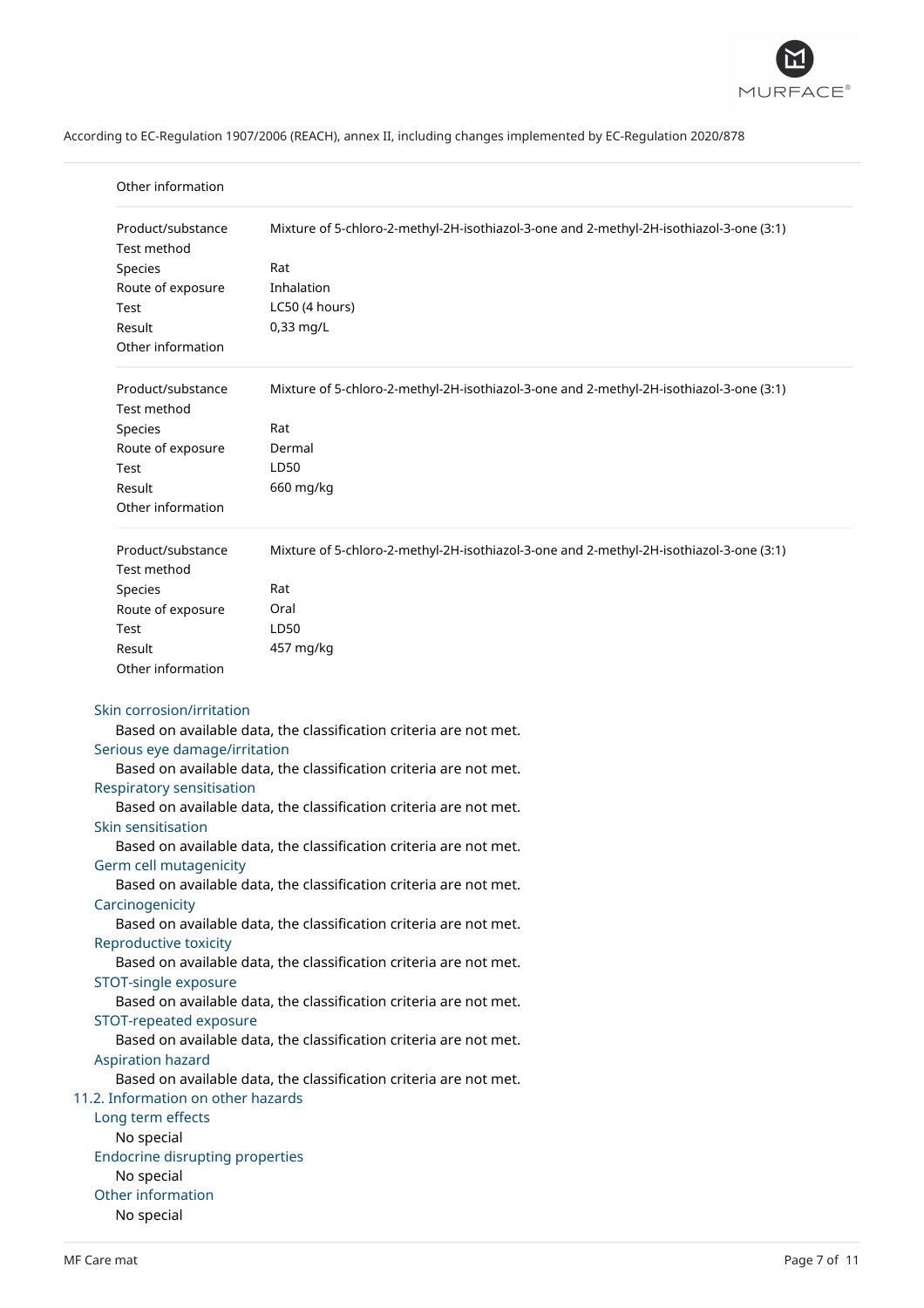

## SECTION 12: Ecological information

## 12.1. Toxicity

| Product/substance<br>Test method<br>Species<br>Compartment<br>Duration<br>Test<br>Result<br>Other information | Mixture of 5-chloro-2-methyl-2H-isothiazol-3-one and 2-methyl-2H-isothiazol-3-one (3:1)<br>Daphnia<br><b>NOEC</b><br>0,004 mg/L             |
|---------------------------------------------------------------------------------------------------------------|---------------------------------------------------------------------------------------------------------------------------------------------|
| Product/substance<br>Test method<br>Species<br>Compartment<br>Duration<br>Test                                | Mixture of 5-chloro-2-methyl-2H-isothiazol-3-one and 2-methyl-2H-isothiazol-3-one (3:1)<br>Algae<br><b>NOEC</b>                             |
| Result<br>Other information                                                                                   | 0,0012 mg/L                                                                                                                                 |
| Product/substance<br>Test method<br>Species<br>Compartment<br>Duration<br>Test<br>Result<br>Other information | Mixture of 5-chloro-2-methyl-2H-isothiazol-3-one and 2-methyl-2H-isothiazol-3-one (3:1)<br>Algae<br>72 hours<br><b>EC50</b><br>0,027 mg/L   |
| Product/substance<br>Test method<br>Species<br>Compartment<br>Duration<br>Test<br>Result<br>Other information | Mixture of 5-chloro-2-methyl-2H-isothiazol-3-one and 2-methyl-2H-isothiazol-3-one (3:1)<br>Daphnia<br>48 hours<br><b>EC50</b><br>$0,1$ mg/L |
| Product/substance<br>Test method<br>Species<br>Compartment<br>Duration<br>Test<br>Result<br>Other information | Mixture of 5-chloro-2-methyl-2H-isothiazol-3-one and 2-methyl-2H-isothiazol-3-one (3:1)<br>Fish<br><b>NOEC</b><br>0,098 mg/L                |

## 12.2. Persistence and degradability No data available

12.3. Bioaccumulative potential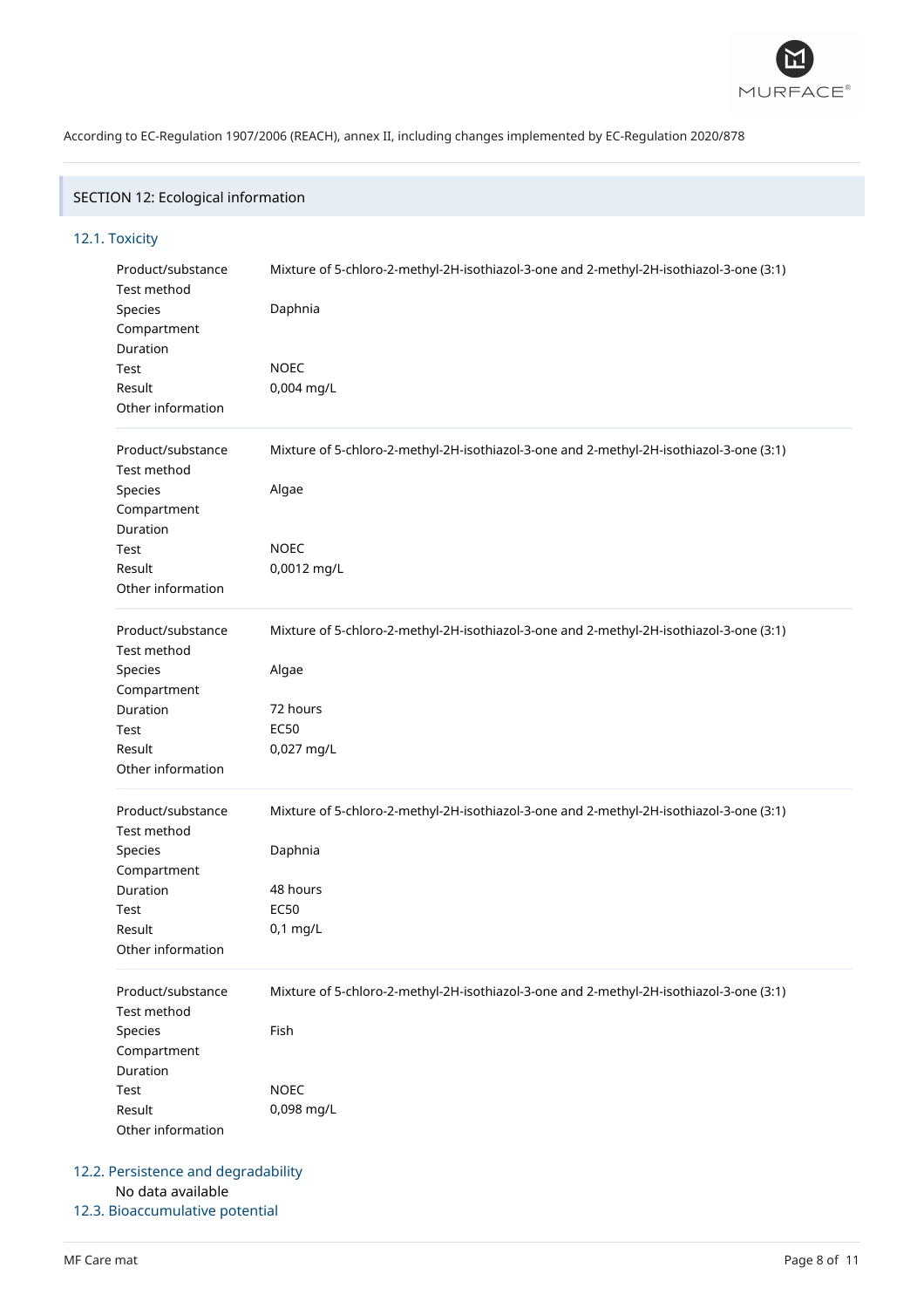

| According to EC-Regulation 1907/2000 (REACH), anniex II, including changes implemented by EC-Regulation 2020/070                                                                                                                                                                                                                                                                                                                                                                                                       |
|------------------------------------------------------------------------------------------------------------------------------------------------------------------------------------------------------------------------------------------------------------------------------------------------------------------------------------------------------------------------------------------------------------------------------------------------------------------------------------------------------------------------|
| No data available<br>12.4. Mobility in soil<br>No data available<br>12.5. Results of PBT and vPvB assessment<br>This mixture/product does not contain any substances considered to meet the criteria classifying them as PBT<br>and/or vPvB.<br>12.6. Endocrine disrupting properties<br>No special<br>12.7. Other adverse effects<br>No special                                                                                                                                                                       |
| SECTION 13: Disposal considerations                                                                                                                                                                                                                                                                                                                                                                                                                                                                                    |
| 13.1. Waste treatment methods<br>Product is not covered by regulations on dangerous waste.<br>Regulation (EU) No 1357/2014 of 18 December 2014 on waste.<br><b>EWC code</b><br>Not applicable<br><b>Specific labelling</b><br>Not applicable<br><b>Contaminated packing</b><br>Packaging containing residues of the product must be disposed of similarly to the product.                                                                                                                                              |
| SECTION 14: Transport information                                                                                                                                                                                                                                                                                                                                                                                                                                                                                      |
| $14.1 - 14.4$ .<br>Not dangerous goods according to ADR, IATA and IMDG.<br><b>ADR/RID</b><br>Not applicable<br><b>IMDG</b><br>Not applicable<br><b>MARINE POLLUTANT</b><br>No<br><b>IATA</b><br>Not applicable<br>14.5. Environmental hazards<br>Not applicable<br>14.6. Special precautions for user<br>Not applicable<br>14.7. Maritime transport in bulk according to IMO instruments<br>No data available                                                                                                          |
| <b>SECTION 15: Regulatory information</b>                                                                                                                                                                                                                                                                                                                                                                                                                                                                              |
| 15.1. Safety, health and environmental regulations/legislation specific for the substance or mixture<br><b>Restrictions for application</b><br>Pregnant women and women breastfeeding must not be exposed to this product. The risk, and possible technical<br>precautions or design of the workplace needed to eliminate exposure, must be considered.<br>Demands for specific education<br>No specific requirements<br>SEVESO - Categories / dangerous substances<br>Not applicable<br><b>Additional information</b> |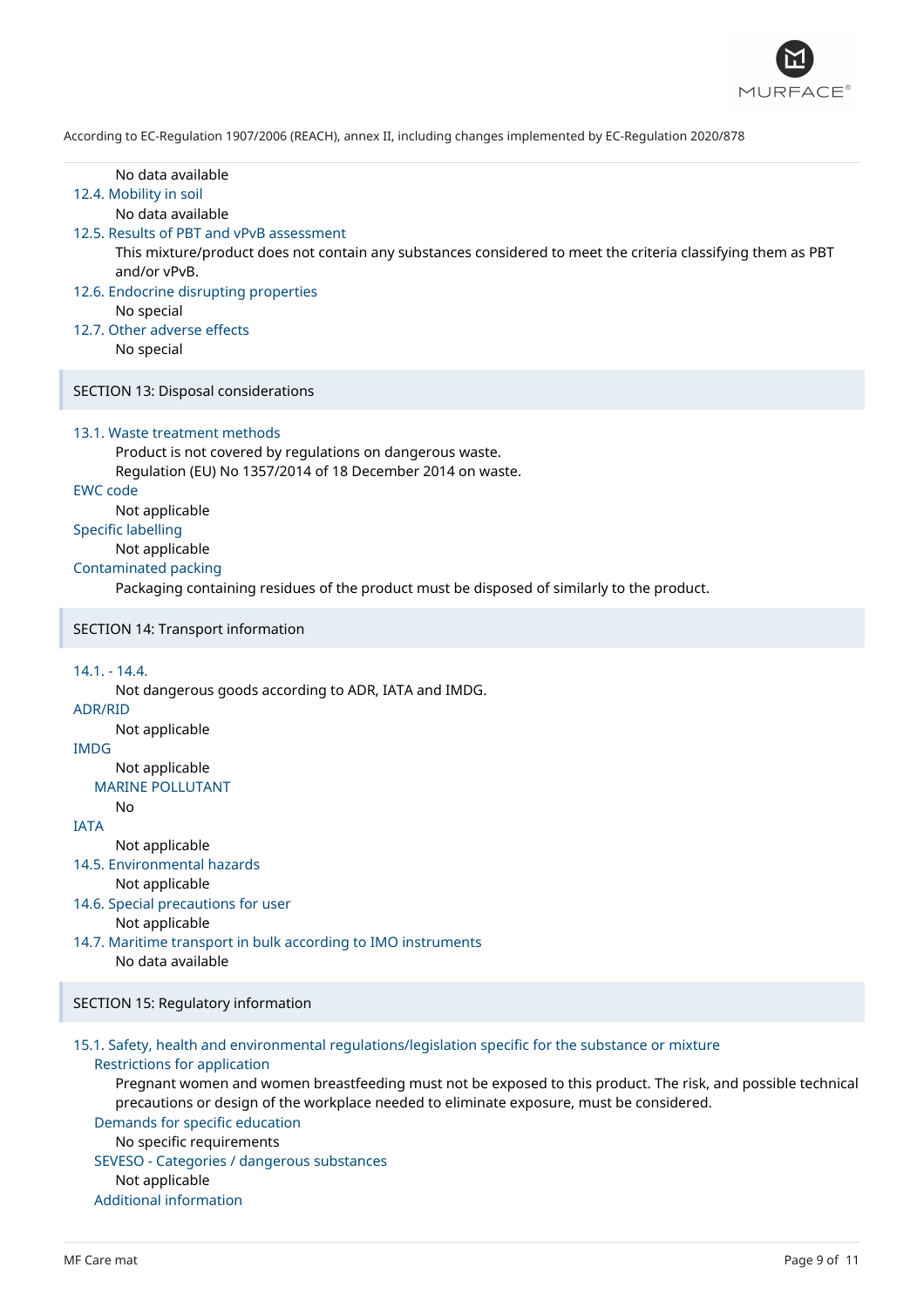

#### Not applicable

## Sources

The Health and Safety at Work etc. Act 1974 Regulations 2013. CLP Regulation (EC) No 1272/2008, as retained and amended in UK law. EC-Regulation 1907/2006 (REACH), as amended by UK REACH Regulations SI 2019/758

## 15.2. Chemical safety assessment

No

SECTION 16: Other information

#### Full text of H-phrases as mentioned in section 3

EUH071, Corrosive to the respiratory tract.

H301, Toxic if swallowed.

H310, Fatal in contact with skin.

H314, Causes severe skin burns and eye damage.

H317, May cause an allergic skin reaction.

H318, Causes serious eye damage.

H330, Fatal if inhaled.

H400, Very toxic to aquatic life.

H410, Very toxic to aquatic life with long lasting effects.

## Abbreviations and acronyms

ADN = European Provisions concerning the International Carriage of Dangerous Goods by Inland Waterway

ADR = The European Agreement concerning the International Carriage of Dangerous Goods by Road

ATE = Acute Toxicity Estimate

BCF = Bioconcentration Factor

CAS = Chemical Abstracts Service

CE = Conformité Européenne

CLP = Classification, Labelling and Packaging Regulation [Regulation (EC) No. 1272/2008]

CSA = Chemical Safety Assessment

CSR = Chemical Safety Report

DMEL = Derived Minimal Effect Level

DNEL = Derived No Effect Level

EINECS = European Inventory of Existing Commercial chemical Substances

ES = Exposure Scenario

EUH statement = CLP-specific Hazard statement

EWC = European Waste Catalogue

GHS = Globally Harmonized System of Classification and Labelling of Chemicals

IARC = International Agency for Research on Cancer (IARC)

IATA = International Air Transport Association

IBC = Intermediate Bulk Container

IMDG = International Maritime Dangerous Goods

LogPow = logarithm of the octanol/water partition coefficient

MARPOL = International Convention for the Prevention of Pollution From Ships, 1973 as modified by the Protocol of 1978. ("Marpol" = marine pollution)

OECD = Organisation for Economic Co-operation and Development

PBT = Persistent, Bioaccumulative and Toxic

PNEC = Predicted No Effect Concentration

RID = The Regulations concerning the International Carriage of Dangerous Goods by Rail

RRN = REACH Registration Number

SCL = A specific concentration limit.

SVHC = Substances of Very High Concern

STOT-RE = Specific Target Organ Toxicity - Repeated Exposure

STOT-SE = Specific Target Organ Toxicity - Single Exposure

TWA = Time weighted average